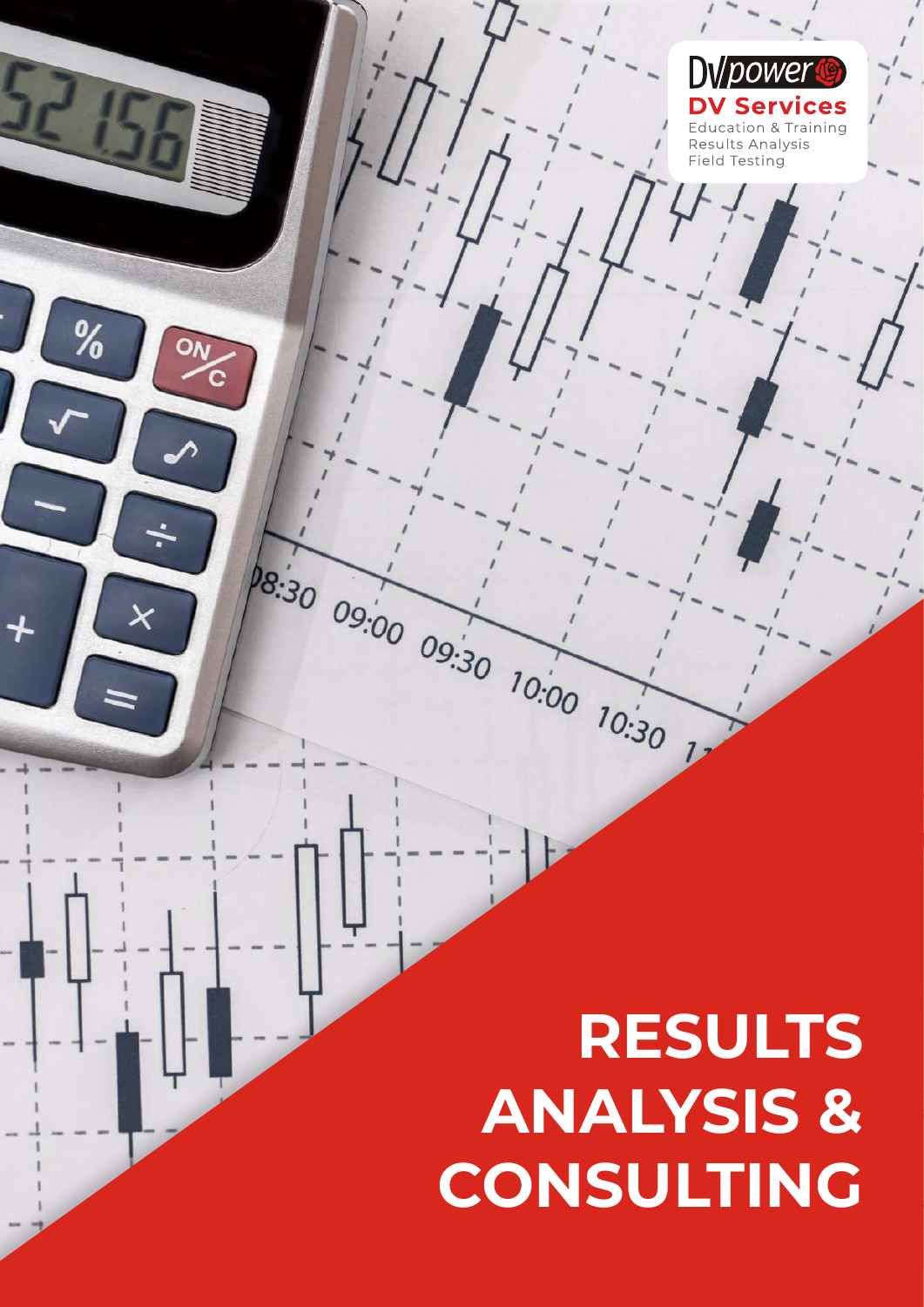



# **Introduction**

Substation maintenance consists of routine procedures, where sometimes unexpected results can occur which are caused by incorrect measurements, wrong results interpretation, faulty instrumentation, faulty test object, or some other factors.

Our experts can help with an interpretation of test results obtained from devices of the world's leading manufacturers and make condition assessment of tested object.

#### **Our Services**

- Test results analysis
- Professional test report creation
- Condition assessment services
- DV Power fingerprint results library
- Expert consulting services
- Assistance during measurements



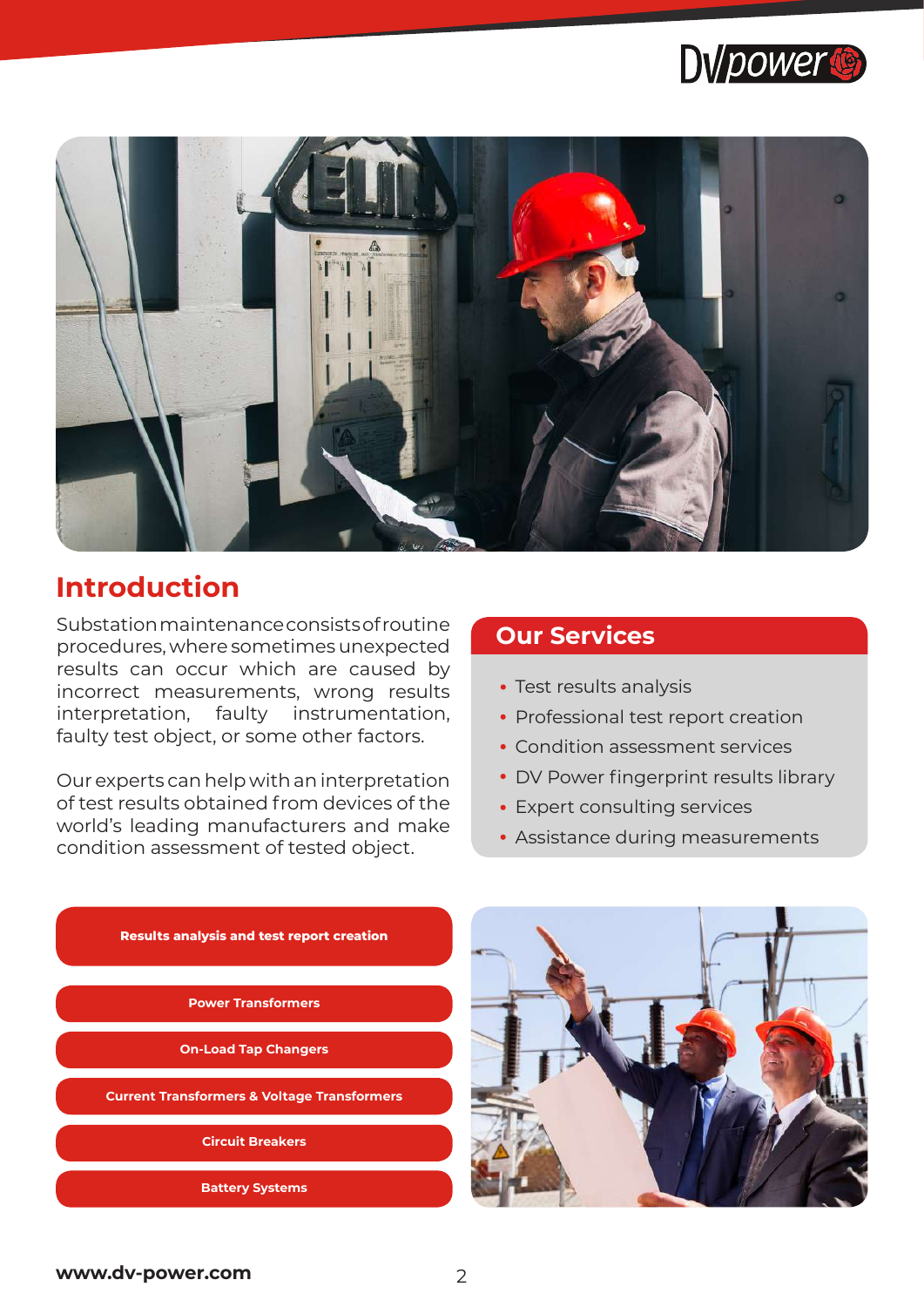

# **Global Experience**

Our customers provide us with continuous case studies feedback and therefore we have results collected from more than 90 countries. Thanks to the results database and our practical knowledge, we can provide professional results analysis.

#### **DV Power Library**

Valuable and comprehensive benchmark data, collected during the years of extensive field testing, will help to evaluate test results on your equipment.

- Over 2 000 tested transformers
- Over 200 tap changer types tested
- Over 400 circuit breaker models tested

#### **Unbiased Expert Opinion**

Unbiased diagnosis and assessment of critical assets are crucial for getting the answers to your asset condition problems.

#### **Test Instructions**

#### **Test preparation instructions**

- Test instructions according to nameplate
- Selection of proper test parameters
- Test sequence optimization

#### **Expert Consulting Services**

DV Power consulting services enables limited maintenance budgets to be directed toward critical equipment, as well as to design effective maintenance programs, and improvement initiatives.

We can assist you with an audit of the maintenance procedures, evaluate the procedures, and recommend needed improvements.



#### **Test execution instructions**

- In case of doubts or incorrect results
- Issues with unexpected values
- In case of troubles during investigation

#### **Condition Assessment Services**

The initial step of a condition assessment service is based on assessing the actual physical condition of the asset and takes into account its usage, abnormal event records, possible wear of moving or current switching parts, and the performance of similar equipment.

This data will give an overview of the equipment condition and provide a basis for additional investigations.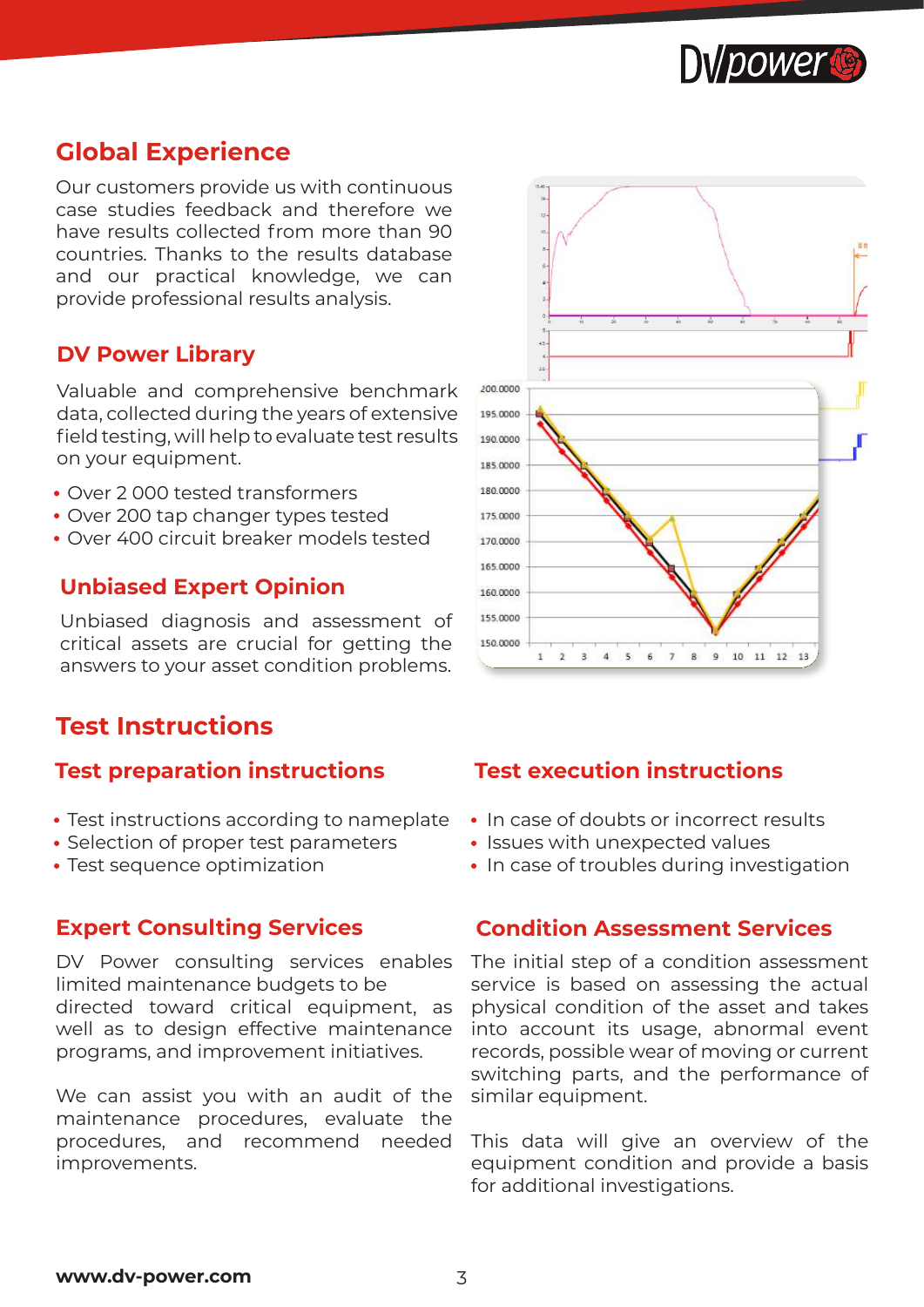

# **Power Transformer and On-Load Tap Changer**



**Power transformer analysis service covers:**

- DC winding resistance test
- Turns ratio test
- Tan delta (power factor) and capacitance test winding insulation
- Tan delta (power factor) and capacitance test for bushings
- Sweep frequency response analysis
- Excitation current measurements
- Leakage reactance test
- Insulation resistance test



A transformer condition assessment is of crucial importance for each owner. Decision-making is performed not only according to the last obtained results. Important facts are also analyzed such as the transformer historical review, a failure developing diagram, the importance of the transformer in the system, operating conditions, etc.

Analyzed results indicate if the transformer is in good condition or if intensive monitoring is required or if the transformer reparation is mandatory.



#### **OLTC analysis service covers:**

- Oil quality analysis, based on standard lab test results
- Oil DGA evaluation from main tank or tap changer
- Detailed OLTC analysis by using dynamic resistance measurement test (DVtest)
- Resistor and reactor OLTC types:
	- analysis of contact condition
	- analysis of mechanical parts linkages
	- analysis of OLTC's motor operation
	- analysis of diverter switch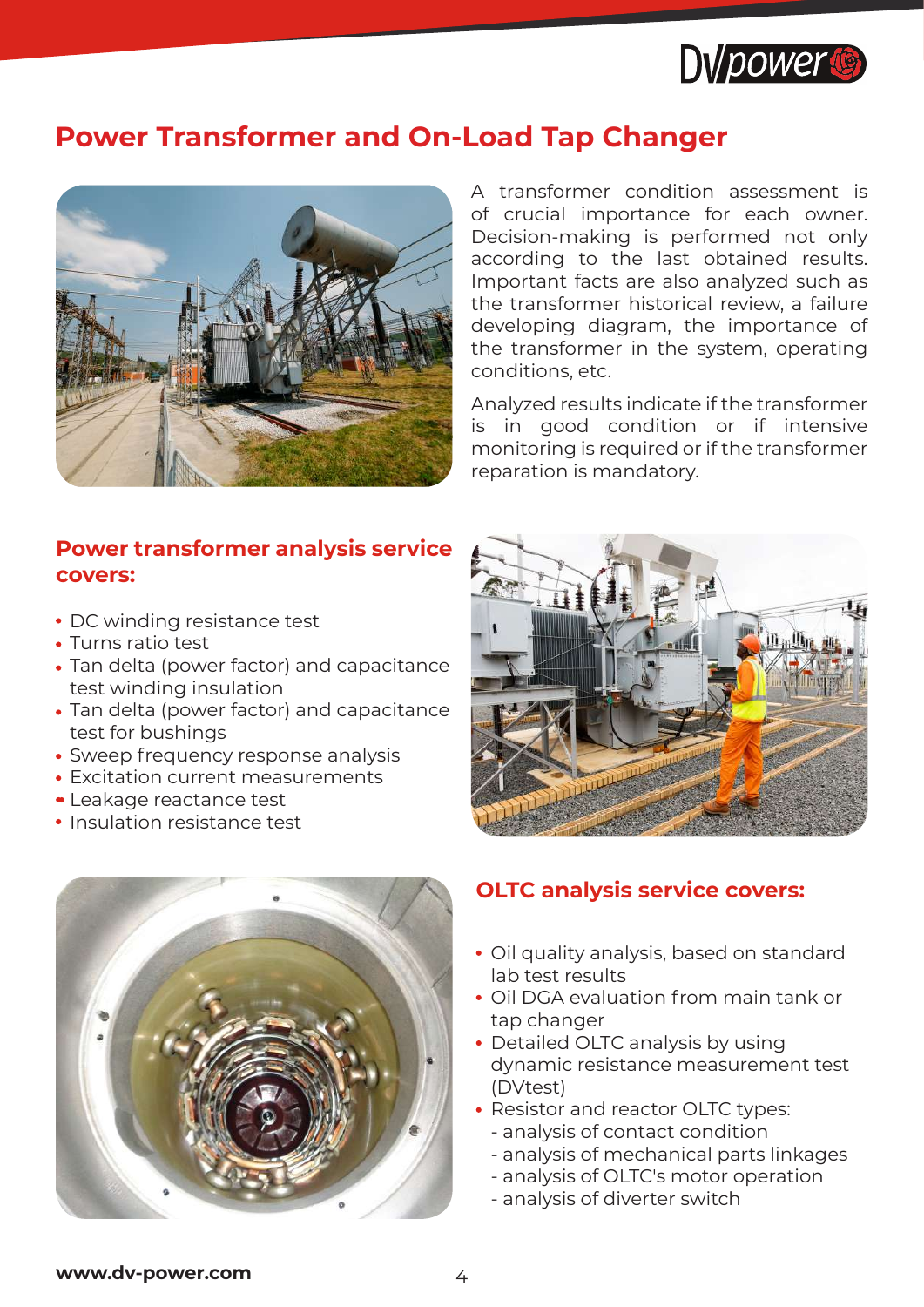

#### **DVtest (DRM) Analysis**

OLTC condition investigation using a new diagnostic tool for OLTCs condition assessment – DVtest (Dynamic Resistance Measurement). DVtest feature enables measuring and recording the test current at high sampling rate during a tap changer transition. The variation of the current represents the change of the resistance in the circuit during the change of tap positions. A standalone instruments detect any open circuit during the tap changer operation.

This test may be used to detect problems such as slow transition time, open circuits, problems with contacts, transition resistors, mechanism, energy accumulator, motor control, and much more.







#### **Laboratory Services Forensic Analysis**

DV Power cooperates with independent analytical laboratories and consulting firms specialized in diagnostic testing of oil, gas and other insulating materials used in transformers, power circuit breakers and load tap-changers.

Forensic analysis includes operating and maintenance records review, oil analysis, on-site inspections and tests, and infrared analysis. In combination with DV Power Resource Library, the explanation of mechanism failure and root cause are documented in detailed reports.

#### **www.dv-power.com** 5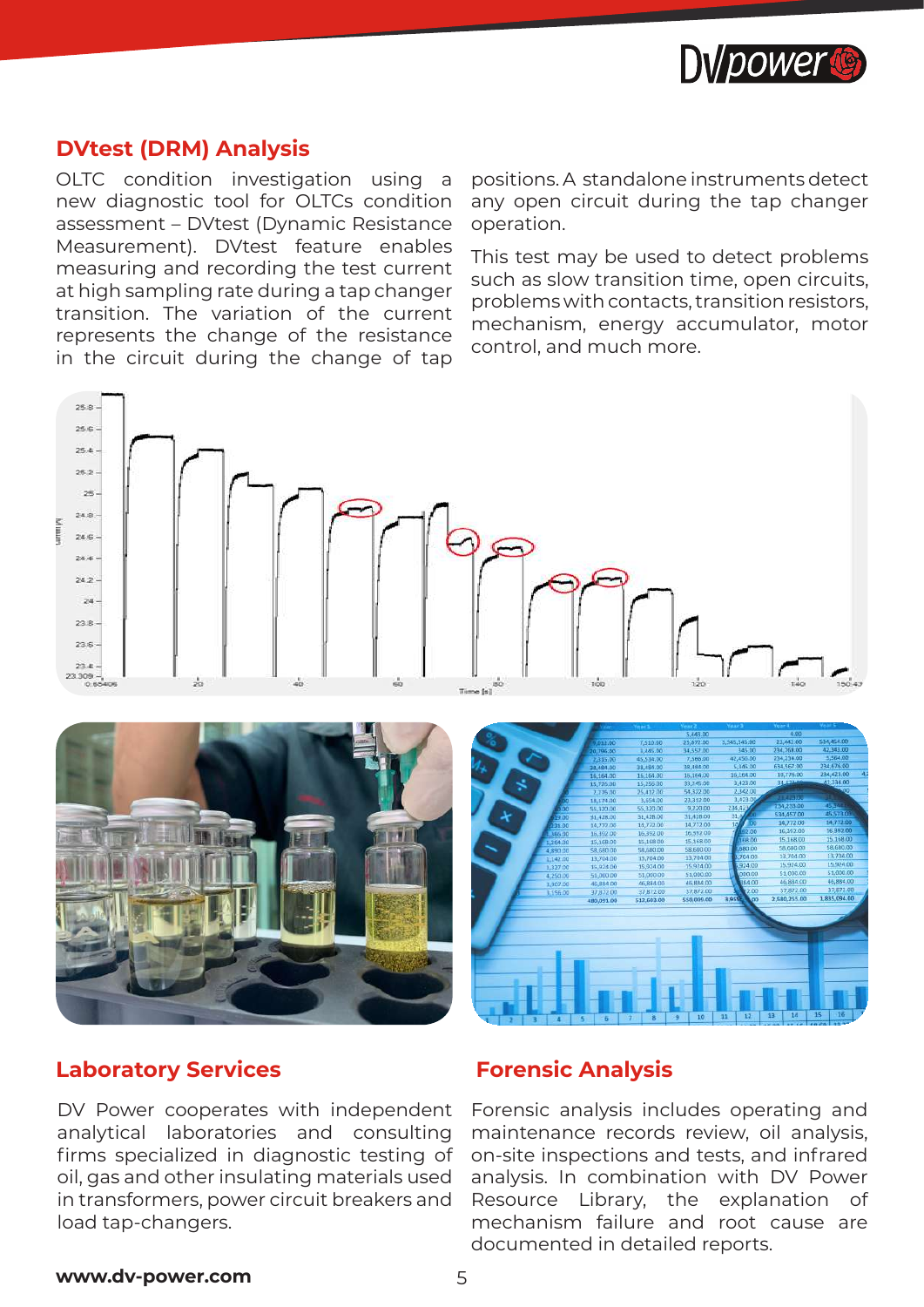

# **High Voltage Circuit Breaker**

results are the most important part in the process of the circuit breaker diagnostic. The aim of testing is to get results and based on the results analysis to assess whether a

Test preparation and analysis of the test circuit breaker is in good condition or not. Condition assessment is done using our theoretical and practical knowledge, and large database containing manufacturer defined threshold values.



### **Circuit breaker analysis service covers:**

- Timing tests results
- Main contact resistance measurement
- Dynamic resistance measurement (arcing contact condition assessment)
- Motion and velocity curve
- Coil current waveform
- SF6 gas analysis
- Vacuum integrity test

# **Methods for results analysis:**

- Numerical results comparison and analysis
- Graphical results comparison and analysis

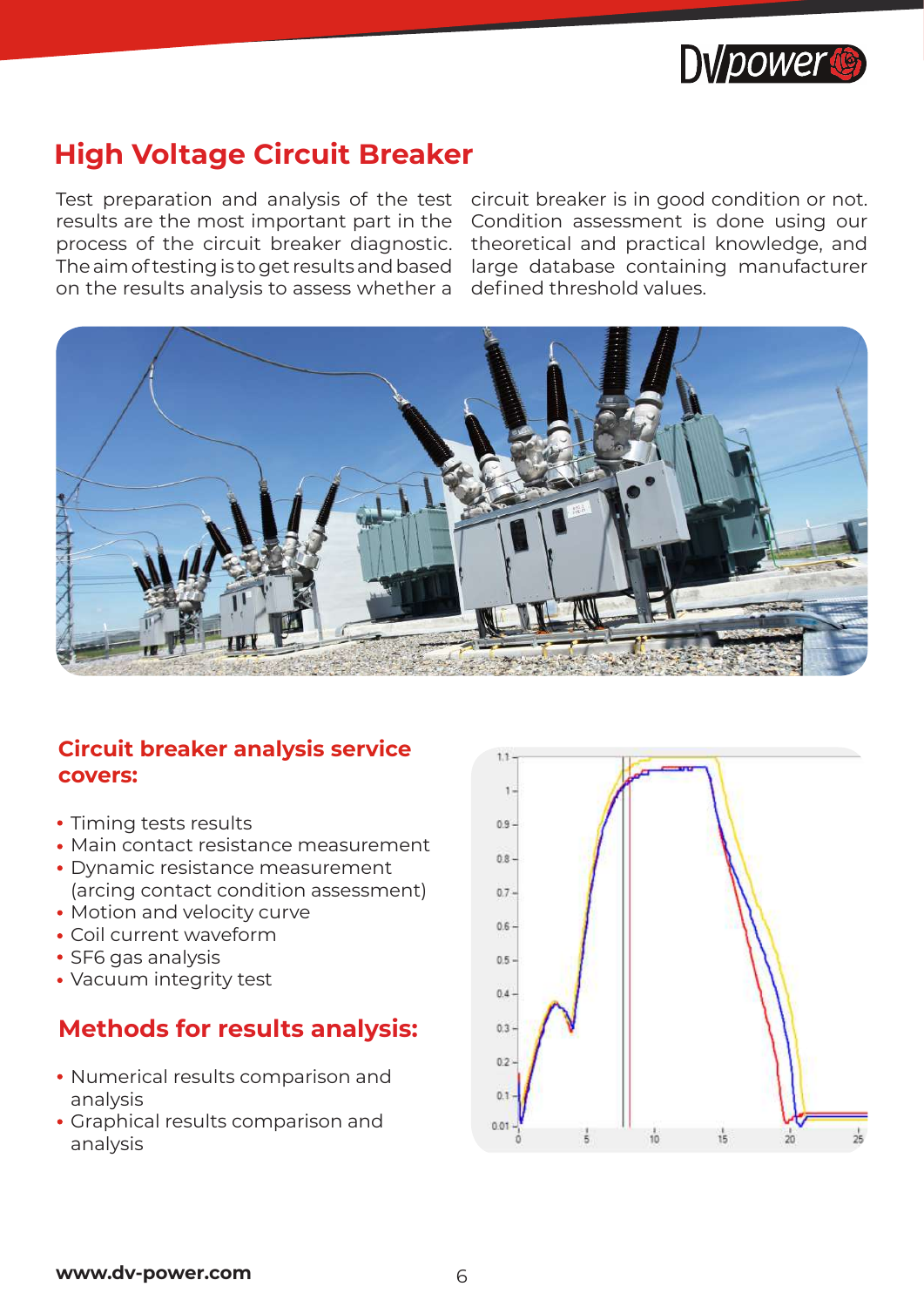

# **Battery System**

Improper functioning of battery systems installed in utilities, power plants, telecommunication systems, industrial applications etc., can cause severe failures of the supported equipment and loss of critical information. The wide range of DV Power battery testing services verifies the battery's SOC (state of charge) and SOH (state of health) and prevents unwanted scenarios which could result in a significant budget loss, or even worse, endanger human lives.

#### **Battery analysis service covers:**

- Analysis of the obtained results
- Battery performance prediction, and service life estimation
- Detailed capacity test result analysis
- Suggestions for cell replacement
- Internal resistance results analysis
- Quarterly maintenance procedures (float voltage, float current, temperature, and inter-cell resistance analysis)
- Common battery failures analysis: plate sulfation, grid swelling, corrosion, thermal runway, plate shorts, etc.
- How to increase battery's service life









umber 17BS583 Firmware version 0.08 DV-B Win version 2.2.9.0

**www.dv-power.com** 7